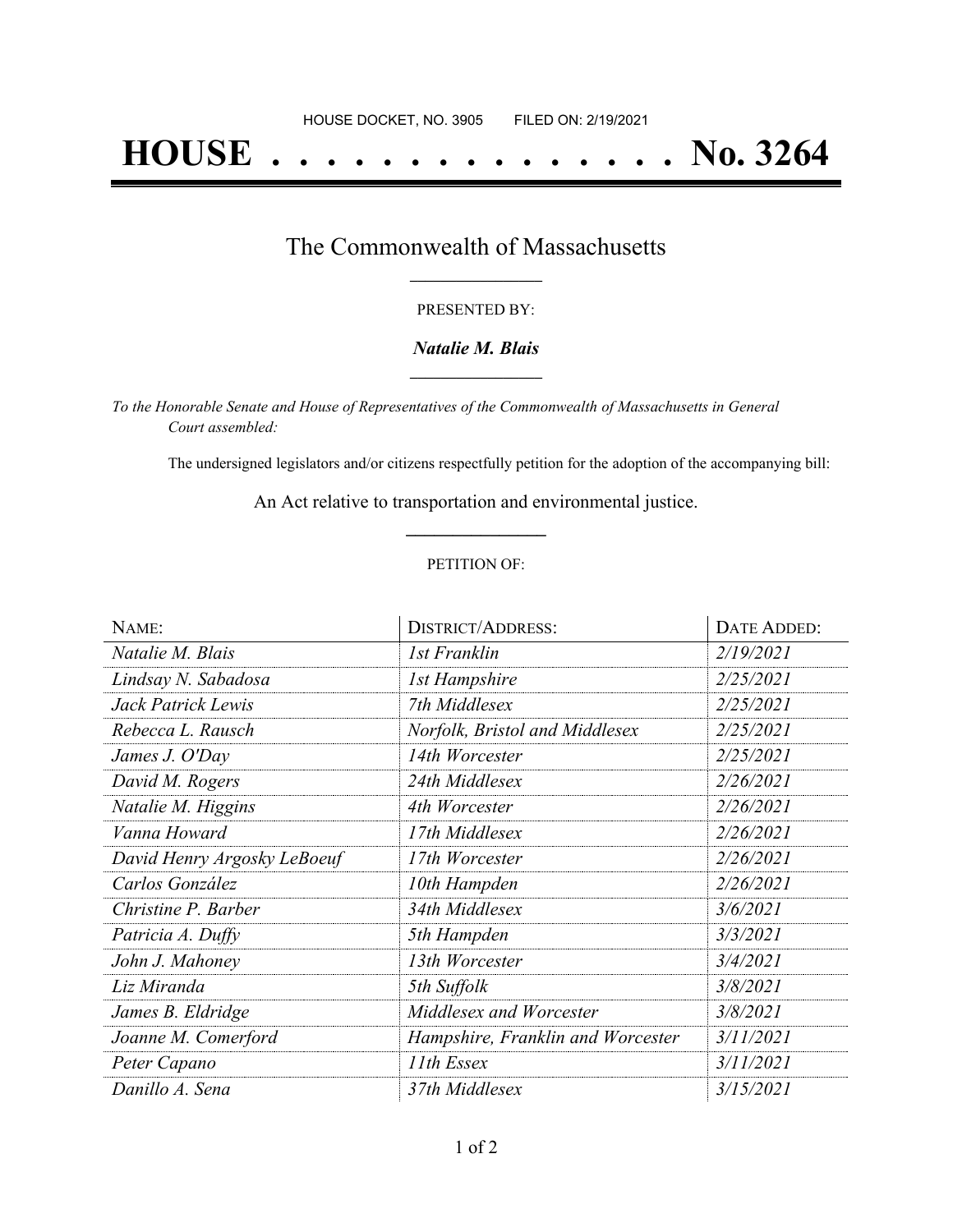| Daniel J. Ryan         | 2nd Suffolk    | 3/19/2021 |
|------------------------|----------------|-----------|
| Tricia Farley-Bouvier  | 3rd Berkshire  | 3/19/2021 |
| Tami L. Gouveia        | 14th Middlesex | 4/19/2021 |
| Michelle L. Ciccolo    | 15th Middlesex | 5/14/2021 |
| Marcos A. Devers       | 16th Essex     | 5/16/2021 |
| Erika Uyterhoeven      | 27th Middlesex | 5/21/2021 |
| Kay Khan               | 11th Middlesex | 7/1/2021  |
| Frank A. Moran         | 17th Essex     | 7/21/2021 |
| Mindy Domb             | 3rd Hampshire  | 7/21/2021 |
| Jon Santiago           | 9th Suffolk    | 7/22/2021 |
| Danielle W. Gregoire   | 4th Middlesex  | 7/22/2021 |
| Kate Lipper-Garabedian | 32nd Middlesex | 8/4/2021  |
| Tommy Vitolo           | 15th Norfolk   | 12/6/2021 |
| Nika C. Elugardo       | 15th Suffolk   | 1/6/2022  |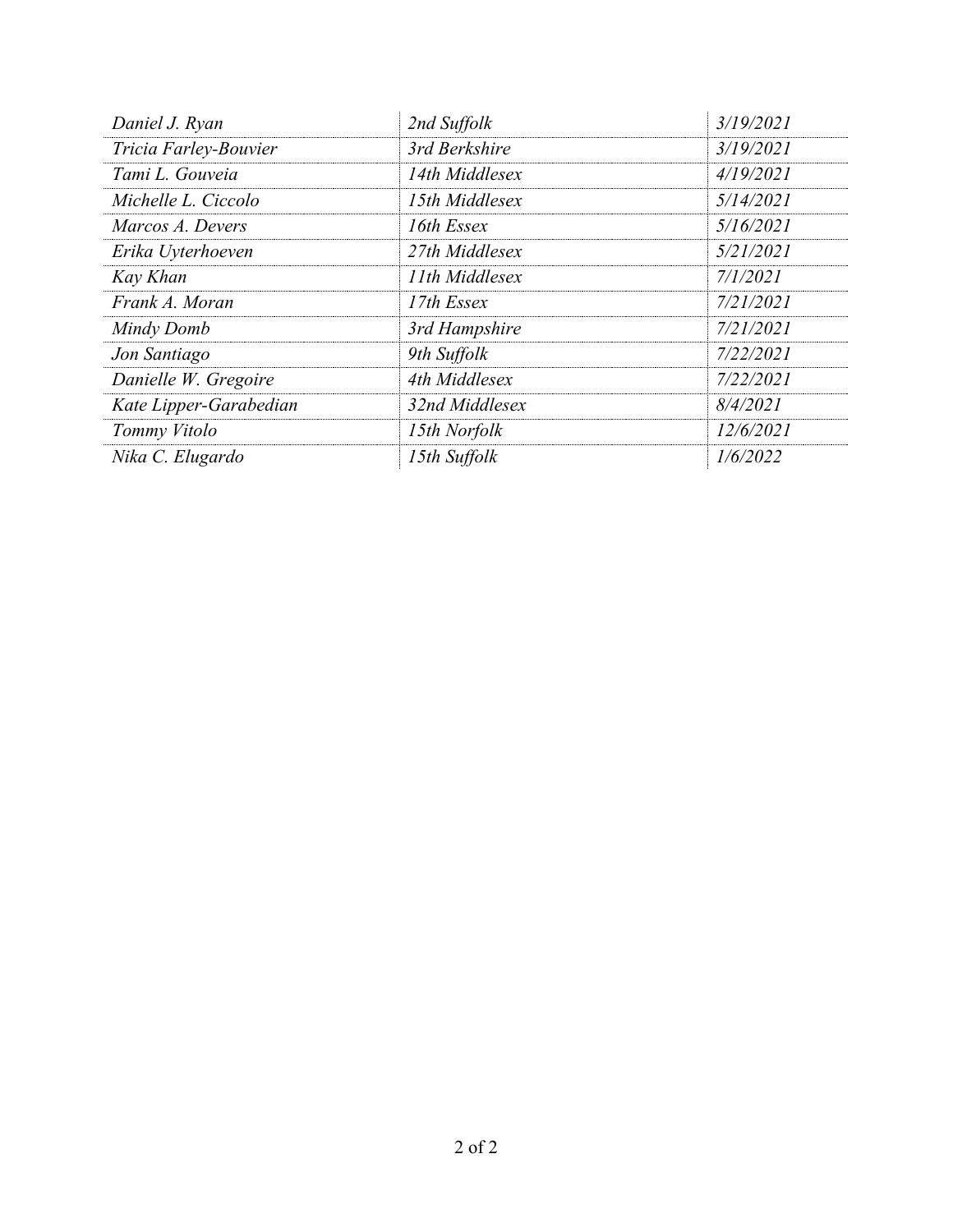## **HOUSE . . . . . . . . . . . . . . . No. 3264**

By Ms. Blais of Sunderland, a petition (accompanied by bill, House, No. 3264) of Natalie M. Blais and others for legislation to established a transportation climate initiative trust fund and to reduce greenhouse gas emissions in the transportation sector. Telecommunications, Utilities and Energy.

## The Commonwealth of Massachusetts

**In the One Hundred and Ninety-Second General Court (2021-2022) \_\_\_\_\_\_\_\_\_\_\_\_\_\_\_**

**\_\_\_\_\_\_\_\_\_\_\_\_\_\_\_**

An Act relative to transportation and environmental justice.

Be it enacted by the Senate and House of Representatives in General Court assembled, and by the authority *of the same, as follows:*

- 1 SECTION 1. Chapter 29 of the General Laws is hereby amended by adding the
- 2 following new section at the end thereof:-
- 3 Section 2DDDDD: Transportation Climate Initiative
- 4 (a) As used in this section, the following words shall have the following meanings, unless
- 5 the context clearly requires otherwise:
- 6 ''Allowance'', an authorization to emit a fixed amount of carbon dioxide.
- 7 "Department", department of transportation
- 8 "Environmental justice population", a neighborhood that meets 1 or more of the
- 9 following criteria: (i) the annual median household income is not more than 65 per cent of the
- 10 statewide annual median household income; (ii) minorities comprise 40 per cent or more of the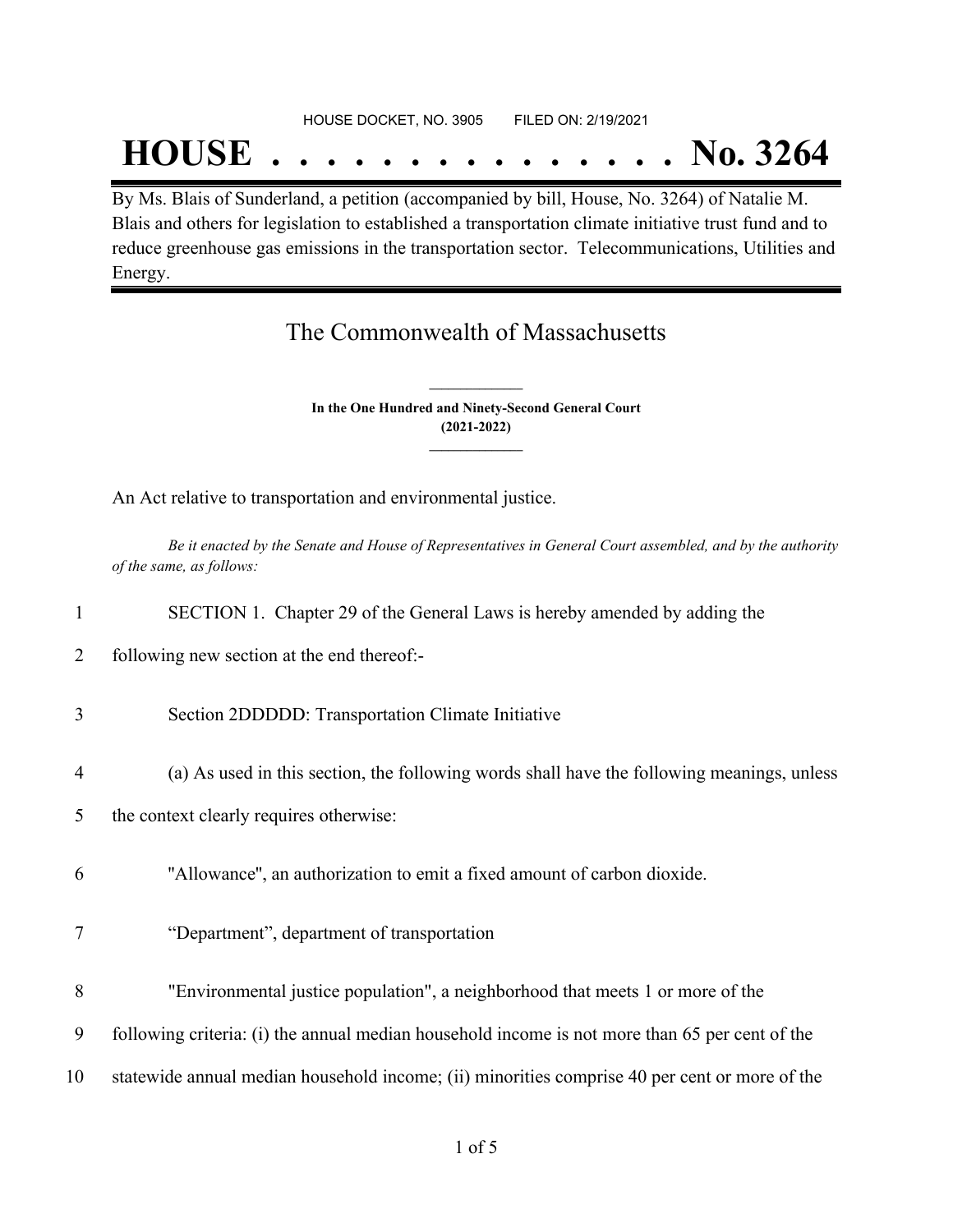population; (iii) 25 per cent or more of households lack English language proficiency; or (iv) minorities comprise 25 per cent or more of the population and the annual median household income of the municipality in which the neighborhood is located does not exceed 150 per cent of the statewide annual median household income; provided, however, that for a neighborhood that does not meet said criteria, but a geographic portion of that neighborhood meets at least 1 criterion, the secretary may designate that geographic portion as an environmental justice population upon the petition of at least 10 residents of the geographic portion of that neighborhood meeting any such criteria; provided further, that the secretary may determine that a neighborhood, including any geographic portion thereof, shall not be designated an environmental justice population upon finding that: (A) the annual median household income of that neighborhood is greater than 125 per cent of the statewide median household income; (B) a majority of persons age 25 and older in that neighborhood have a college education; (C) the neighborhood does not bear an unfair burden of environmental pollution; and (D) the neighborhood has more than limited access to natural resources, including open spaces and water resources, playgrounds and other constructed outdoor recreational facilities and venues.

 "Equity Advisory Body", a stake holder group that shall be comprised of the following members: The secretary of transportation ex officio; the secretary of Energy and Environmental Affairs ex officio; the secretary of health and human ex officio; 1 representative of the Massachusetts Association of Regional Planning Agencies; 1 representative of the Metropolitan Mayors Association; 1 representative of the Mayor of the City of Boston; 1 representative of Green Roots; 1 representative of each Massachusetts Executive Office of Health and Human Services regions, specifically, 1 representative of a community-based group located within Region 1 - Western; 1 representative of a community-based group located within Region 2 -

of 5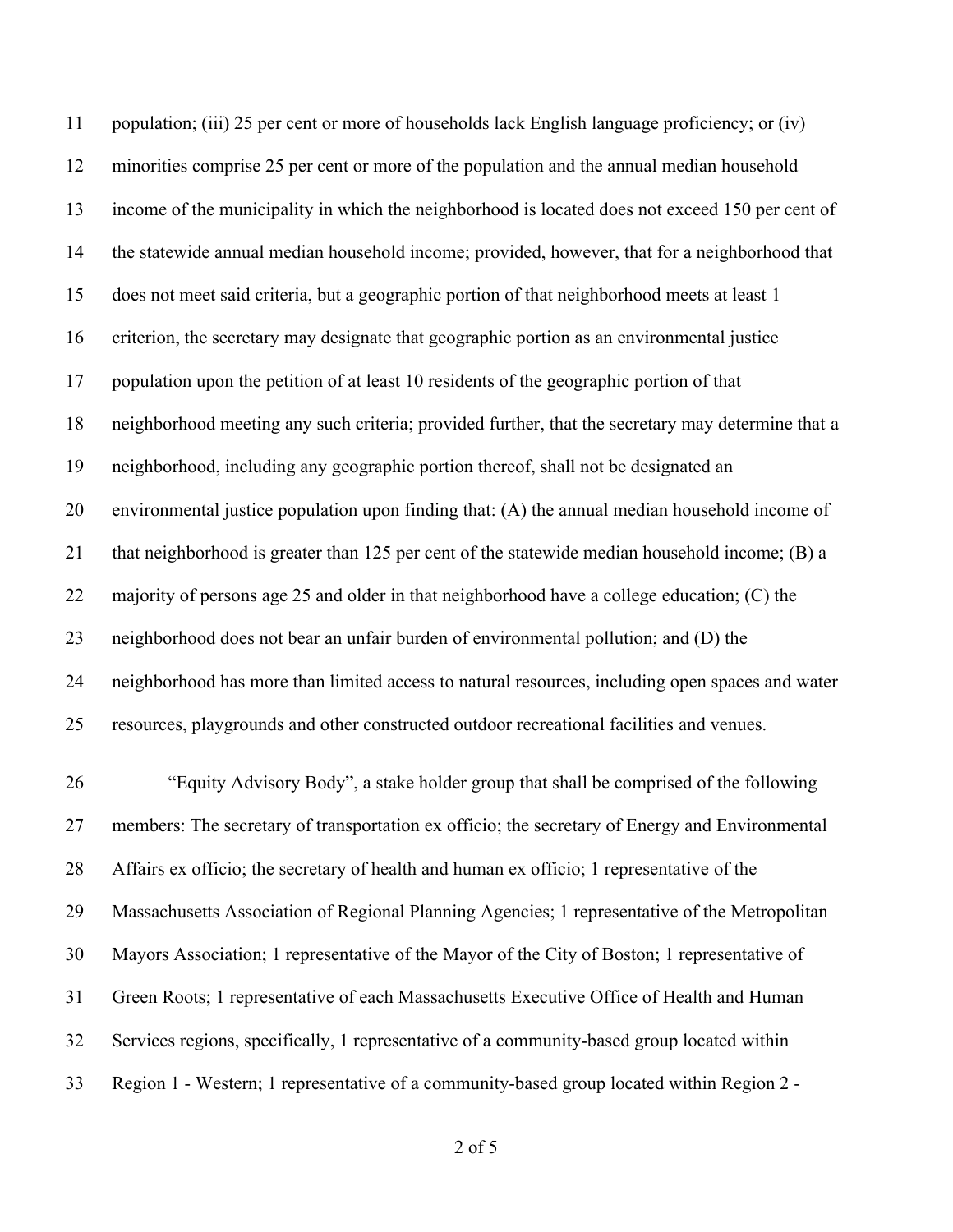| Central; 1 representative of a community-based group located within Region 3 - Northeast; 1       |
|---------------------------------------------------------------------------------------------------|
| representative of a community-based group located within Region 4 - Metro West; 1                 |
| representative of a community-based group located within Region 5 - Southeast; 1 representative   |
| of a community-based group located within Region 6 - Boston; and 1 representative of the Rural    |
| Policy Advisory Commission. A majority of members not serving in an ex officio capacity shall     |
| be residents of a community with an environmental justice population.                             |
| "TCI" or "Transportation Climate Initiative", the Memorandum of Understanding dated               |
| December 21, 2020 and any amendments thereto that establishes a transportation based cap-and-     |
| invest program within the northeast region of the United States and other regions to the extent   |
| that the Memorandum of Understanding is amended.                                                  |
| (b) There shall be established the Transportation Climate Initiative Trust Fund that shall        |
| be administered by the Department of Transportation in consultation of the Executive office of    |
| Energy and Environmental Affairs. All funds from the auction of allowances from the multi-        |
| state Transportation Climate Initiative shall be deposited in said fund.                          |
| (c) A minimum of 70 percent of the annual proceeds shall be used to benefit under                 |
| overburden and underserved communities with an environmental justice population. A                |
| minimum of 50 percent of all remaining proceeds shall be deposited in the Commonwealth            |
| transportation Fund established under section 2ZZZ of Chapter 29.                                 |
| (d) The proceeds shall be used, without further appropriation, to reduce greenhouse gas           |
| emissions in the transportation sector and to otherwise achieve the goals of TCI. Funds deposited |
| in this account shall be used to promote projects and programs that support clean transportation  |
| and promote mobility, including but not limited:                                                  |
|                                                                                                   |

of 5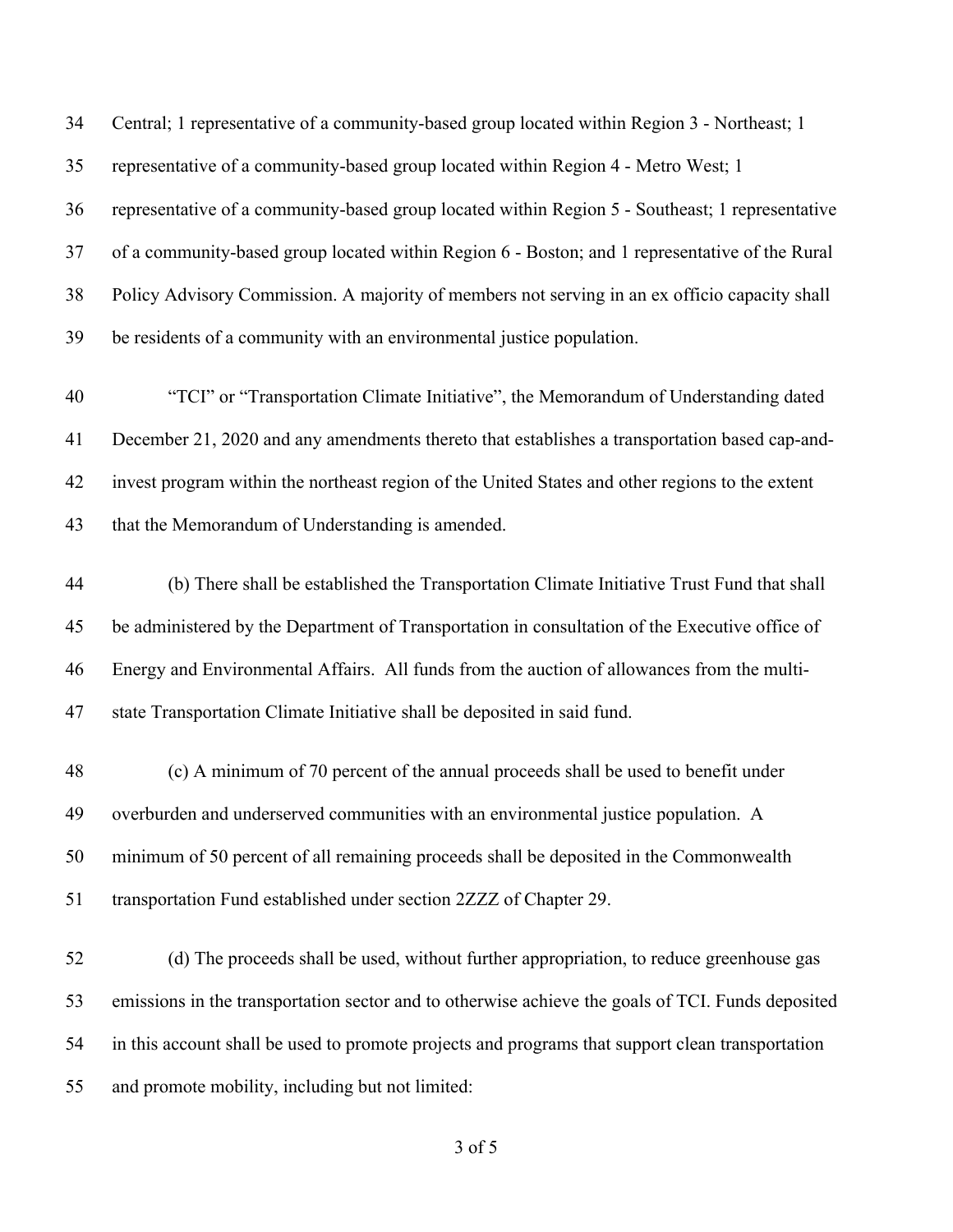(1) The expansion and modernization of the Commonwealth's public transportation infrastructure and fleets.

 (2) The electrification of the Commonwealths public transportation infrastructure and fleets.

 (3) The expansion of electric vehicle charging infrastructure within the Commonwealth's municipalities

 (4) Support of expanding multimodal infrastructure for alternative transportation methods including, complete streets, dedicated bus lanes, bike paths, micro-mobility and pedestrian walkways.

 (5) Minimizing transportation costs for low and moderate income individuals and families.

(6) Ensuring first- and last-mile connection to public transit.

 (e) Monies in this fund shall only be used to support the programs and activities authorized pursuant to this section and shall not be available to meet the general obligations of the Commonwealth. Balances in this fund shall be carried forward and remain in the fund at the end of each fiscal year and interest earned shall remain in the fund.

 (f) Annually, not later than January 1 of each year, the department shall present the Equity Advisory Body with a report for review and recommendation. The report shall detail: (i) the total amount of allowances sold in the previous fiscal year; (ii) the total amount of monies deposited within the trust fund; (iii) itemized distributions made from the fund; (iv) the status of any project or program receiving monies from the fund; (v) the location of any project or

of 5